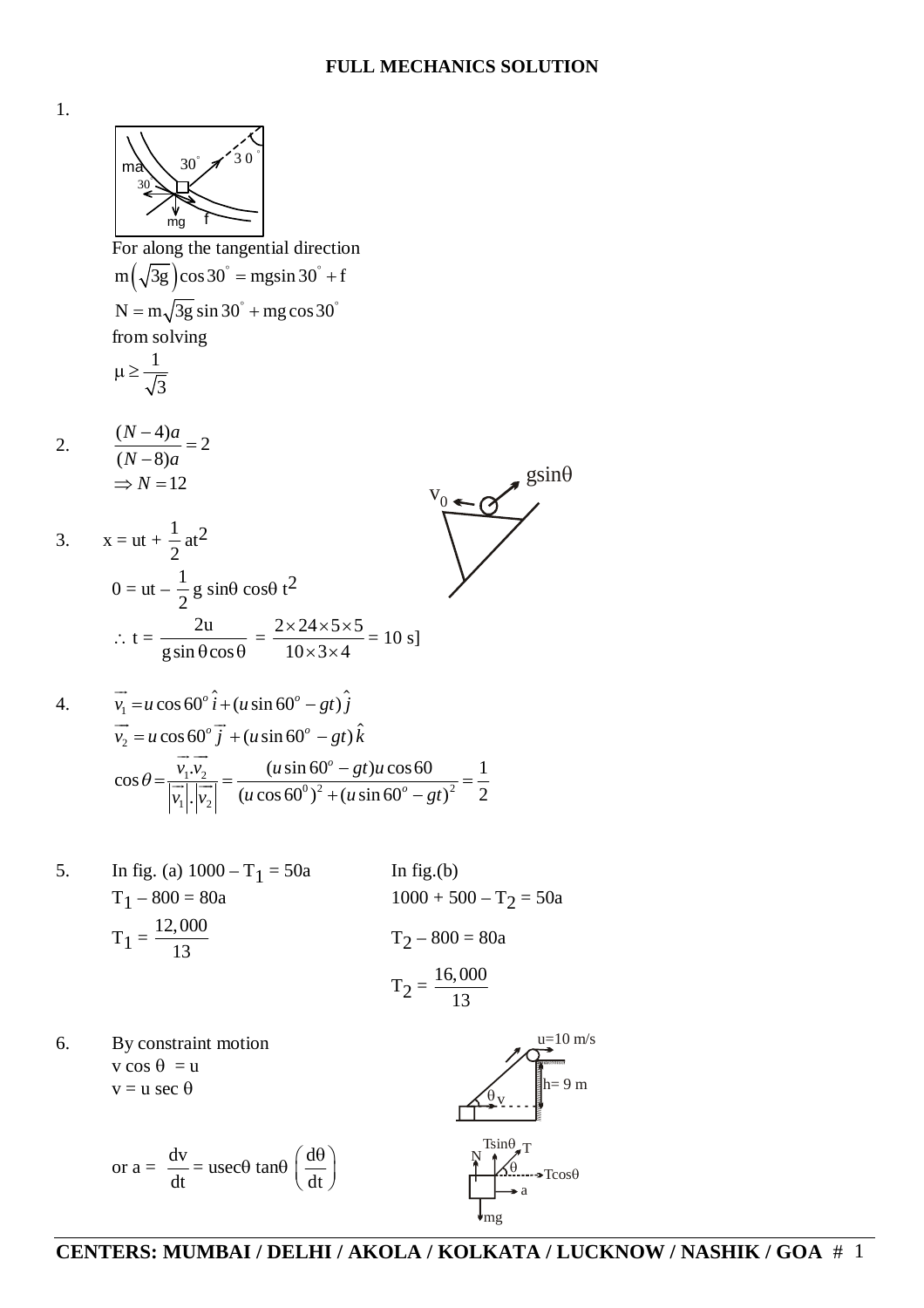When contact leaves, N=0  
\ni.e. T sin = mg and T cos 
$$
\theta
$$
 = ma  
\n $\Rightarrow$  tan  $\theta$  =  $\frac{g}{a}$  or a = g cot $\theta$   
\n $\Rightarrow$  also = tan $\theta$   
\n $\Rightarrow$  hot $\theta$  = x  
\nSo  $v = \frac{dx}{dt} = h \csc^2 \theta \frac{d\theta}{dt}$   
\nand  $a = u \sec \theta \tan \theta \frac{d\theta}{dt}$   
\nor  $\frac{v}{a} = \frac{h \csc^2 \theta}{u \sec \theta \tan \theta}$   
\nor tan<sup>2</sup> $\theta$  =  $\sqrt{\frac{gh}{u}}$   
\nor tan<sup>2</sup> $\theta$  =  $\sqrt{\frac{gh}{u}}$   
\nor tan<sup>2</sup> $\theta$  = 60°

7. (b)

Friction force = 
$$
\sqrt{\left(\mu_s mg \cos \theta\right)^2 + \left(mg \sin \theta\right)^2}
$$

8. (b)

$$
u = 0
$$
  
\n
$$
1 - \frac{1}{2}mu^{2} + mgl(1 - \cos 60^{\circ}) = \frac{1}{2}mv^{2} + 0
$$
  
\n
$$
\frac{mv^{2}}{l} = 2 mg(1 - \cos 60^{\circ}) = mg
$$

Tension will be maximum at the bottom (lower most point)

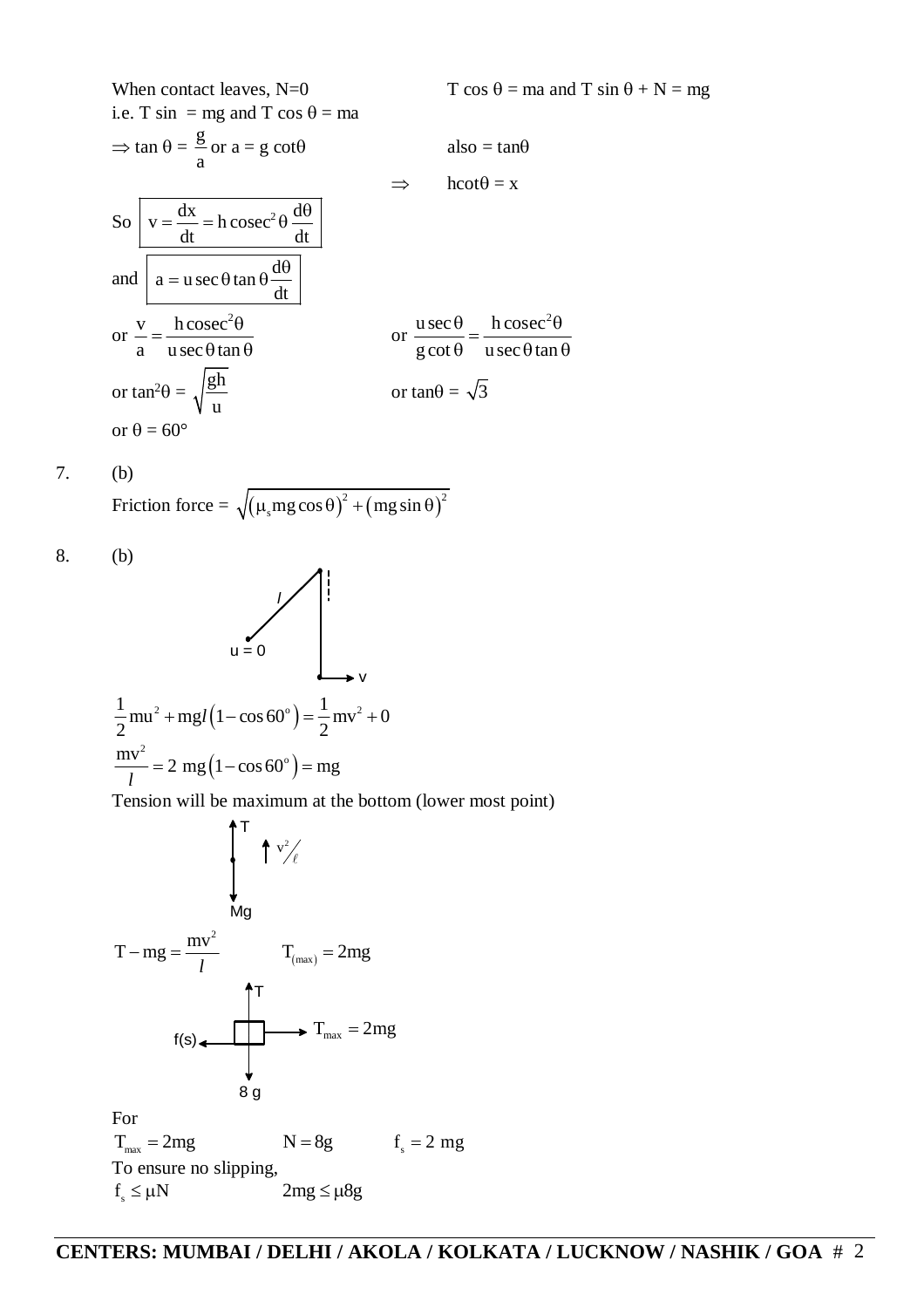$$
\mu \ge \frac{m}{4} \qquad \qquad \mu \ge \frac{1}{2} \qquad \qquad \mu_{\min} = \frac{1}{2}
$$

9. (d)



Till then the ball reaches the lowest point, linear momentum will not be conserved. Post that, linear momentum shall also be conserved.

Q

 $V_1$ 

$$
m\sqrt{2gR} = (M+m)v_1
$$
  

$$
v_1 = \frac{m\sqrt{2gR}}{(M+m)}
$$

10. (c)



$$
f_k = F = 12 N
$$
  
N = mg = 0.5g = 5N  
Total contact force =  $\sqrt{(12)^2 + 5^2} = 13 N$ 

(a)  
\n
$$
40(4\hat{i}) + 40(3\hat{j}) = 80\overrightarrow{V} \text{ perfectly inelastic collision}
$$
\n
$$
\vec{v} = \frac{40(34\hat{i} + 3\hat{j})}{80} = (2\hat{i} + \frac{3}{2}\hat{j})
$$
\nLoss of mechanical energy  $\Rightarrow \Delta KE = \left[\frac{1}{2}40(4)^2 + \frac{1}{2}40(3)^2\right] - \left[\frac{1}{2}80(4 + \frac{9}{4})\right]$ \n
$$
\Rightarrow \Delta KE = \frac{1}{2}40(16+9) - 40\left(\frac{25}{4}\right)
$$
\n
$$
= 20(25) - 40\left(\frac{25}{4}\right) = 250\text{ J}
$$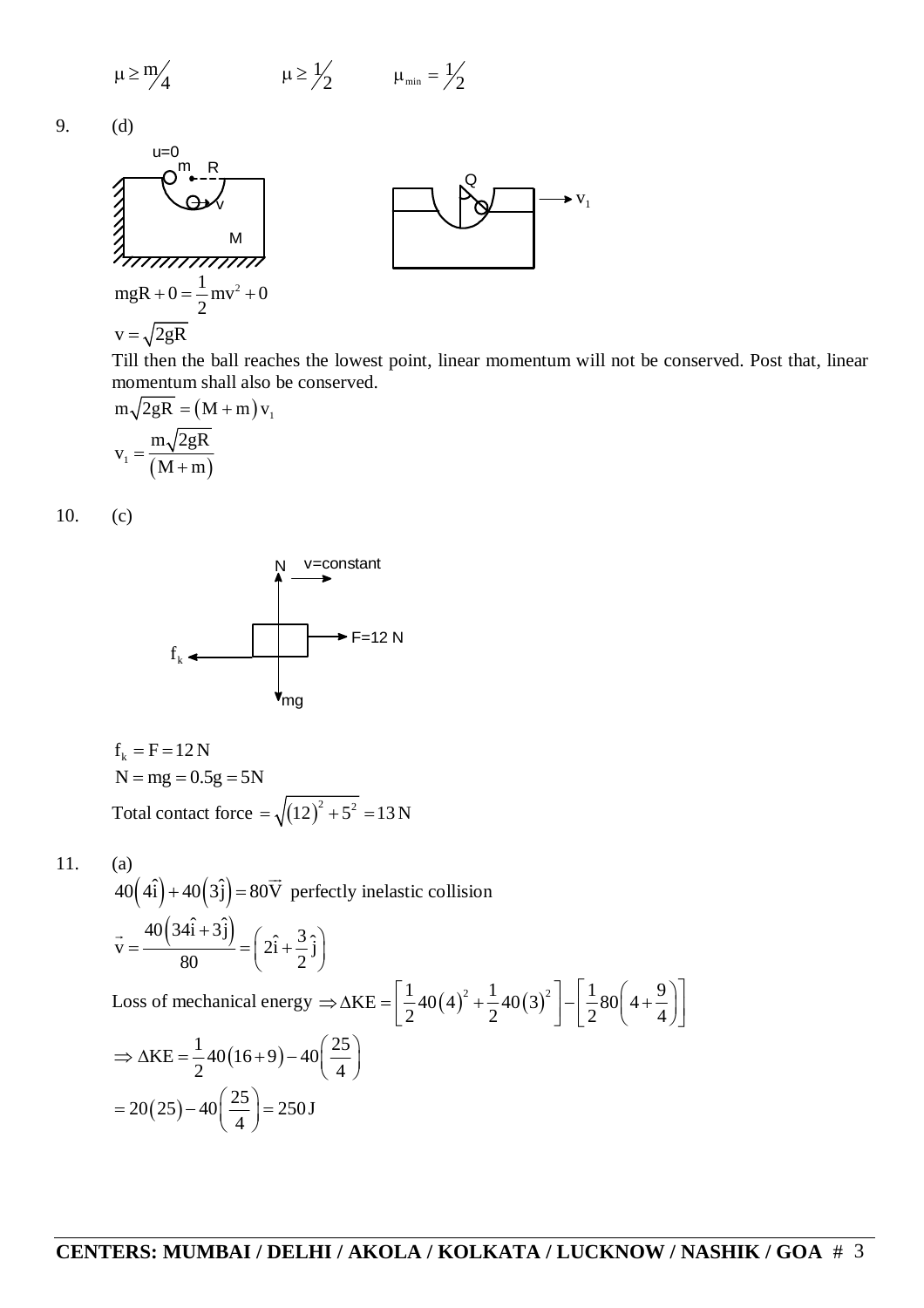

4t the string will be taut again after tencet. The hanging mass will be under free fall.

$$
4t = 2t + \frac{1}{2}gt^2
$$
 
$$
2t = \frac{1}{2}10t^2
$$

$$
t = 4/10 \Longrightarrow t = 4 \sec
$$

At this instant the velocities of each mass. 4m/sec



After the jirk

$$
\begin{array}{c}\n\begin{array}{ccc}\n\uparrow & & & \uparrow \\
\hline\n\uparrow & & & \uparrow \\
\downarrow & & & \uparrow \\
\downarrow & & & \uparrow \\
\hline\n\uparrow & & & \uparrow \\
\downarrow & & & \uparrow \\
\downarrow & & & \uparrow \\
\downarrow & & & \uparrow \\
\downarrow & & & \downarrow \\
\downarrow & & & \downarrow \\
\downarrow & & & \downarrow \\
\downarrow & & & \downarrow \\
\downarrow & & & \downarrow \\
\downarrow & & & \downarrow \\
\downarrow & & & \downarrow \\
\downarrow & & & \downarrow \\
\downarrow & & & \downarrow \\
\downarrow & & & \downarrow \\
\downarrow & & & \downarrow \\
\downarrow & & & \downarrow \\
\downarrow & & & \downarrow \\
\downarrow & & & \downarrow \\
\downarrow & & & \downarrow \\
\downarrow & & & \downarrow \\
\downarrow & & & \downarrow \\
\downarrow & & & \downarrow \\
\downarrow & & & \downarrow \\
\downarrow & & & \downarrow \\
\downarrow & & & \downarrow \\
\downarrow & & & \downarrow \\
\downarrow & & & \downarrow \\
\downarrow & & & \downarrow \\
\downarrow & & & \downarrow \\
\downarrow & & & \downarrow \\
\downarrow & & & \downarrow \\
\downarrow & & & \downarrow \\
\downarrow & & & \downarrow \\
\downarrow & & & \downarrow \\
\downarrow & & & \downarrow \\
\downarrow & & & \downarrow \\
\downarrow & & & \downarrow \\
\downarrow & & & \downarrow \\
\downarrow & & & \downarrow \\
\downarrow & & & \downarrow \\
\downarrow & & & \downarrow \\
\downarrow & & & \downarrow \\
\downarrow & & & \downarrow \\
\downarrow & & & \downarrow \\
\downarrow & & & \downarrow \\
\downarrow & & & \downarrow \\
\downarrow & & & \downarrow \\
\downarrow & & & \downarrow \\
\downarrow & & & \downarrow \\
\downarrow & & & \downarrow \\
\downarrow & & & \downarrow \\
\downarrow & & & \downarrow \\
\downarrow & & & \downarrow \\
\downarrow & & & \downarrow \\
\downarrow & & & \downarrow \\
\downarrow & & & \downarrow \\
\downarrow & & & \downarrow \\
\downarrow & & & \downarrow \\
\downarrow & & & \downarrow \\
\downarrow & & & \downarrow \\
\downarrow & & & \downarrow \\
\downarrow & & & \downarrow \\
\downarrow & & & \downarrow \\
\downarrow & & & \downarrow \\
\downarrow & & & \downarrow \\
\downarrow & & & \downarrow \\
\downarrow & & & \downarrow \\
\downarrow & & & \downarrow \\
\downarrow & & & \downarrow \\
\downarrow & & &
$$

$$
-\int Tdt = 4(v_1 - 6) \Rightarrow 4(2v_1 - 10) = 0 \Rightarrow v_1 = 5m/sec
$$
  
\n
$$
\Rightarrow \int Tdt = 4(5-4) = 4Nsec
$$

13. (c)

Given  $a \propto -v^3$  $\therefore$  a = -kv<sup>3</sup> where k is a constant of proportionality  $v \frac{dv}{dt} = kv^3$ dx  $-v\frac{uv}{1} = 1$ Integrating  $\int v^{-2} dv = - \int k dx$  $\frac{1}{2} = -kx + C$ 2  $\therefore -\frac{1}{2} = -kx + C$  [C is constant of integration] When  $x = 0$ ,  $v = v_0$ 0  $\frac{1}{\overline{C}}$ v  $\therefore \frac{-1}{\cdot} = 0$ 0  $\frac{1}{-} = -kx - \frac{1}{-}$  $V \tV_0$  $\therefore$   $\frac{1}{ }$  =  $-kx$  - -0  $\frac{1}{-} - \frac{1}{-} = kx$  $\mathbf{v} \quad \mathbf{v}_0$  …………(1) Also when  $x = x_0, v = \frac{v_0}{2}$  $x = x_0, v = \frac{v}{c}$  $= x_0, v = \frac{v_0}{2}$   $\therefore \frac{2}{v_0} - \frac{1}{v_0} = kx_0$  $0 \qquad \mathbf{v}_0$  $\frac{2}{-} - \frac{1}{-} = kx$  $V_0$   $V_0$  $\therefore$   $\frac{2}{\cdots}$   $\frac{1}{\cdots}$  = 1  $0^{\Lambda}0$  $k = \frac{1}{1}$  $V_0 X_0$  $\therefore$  k = -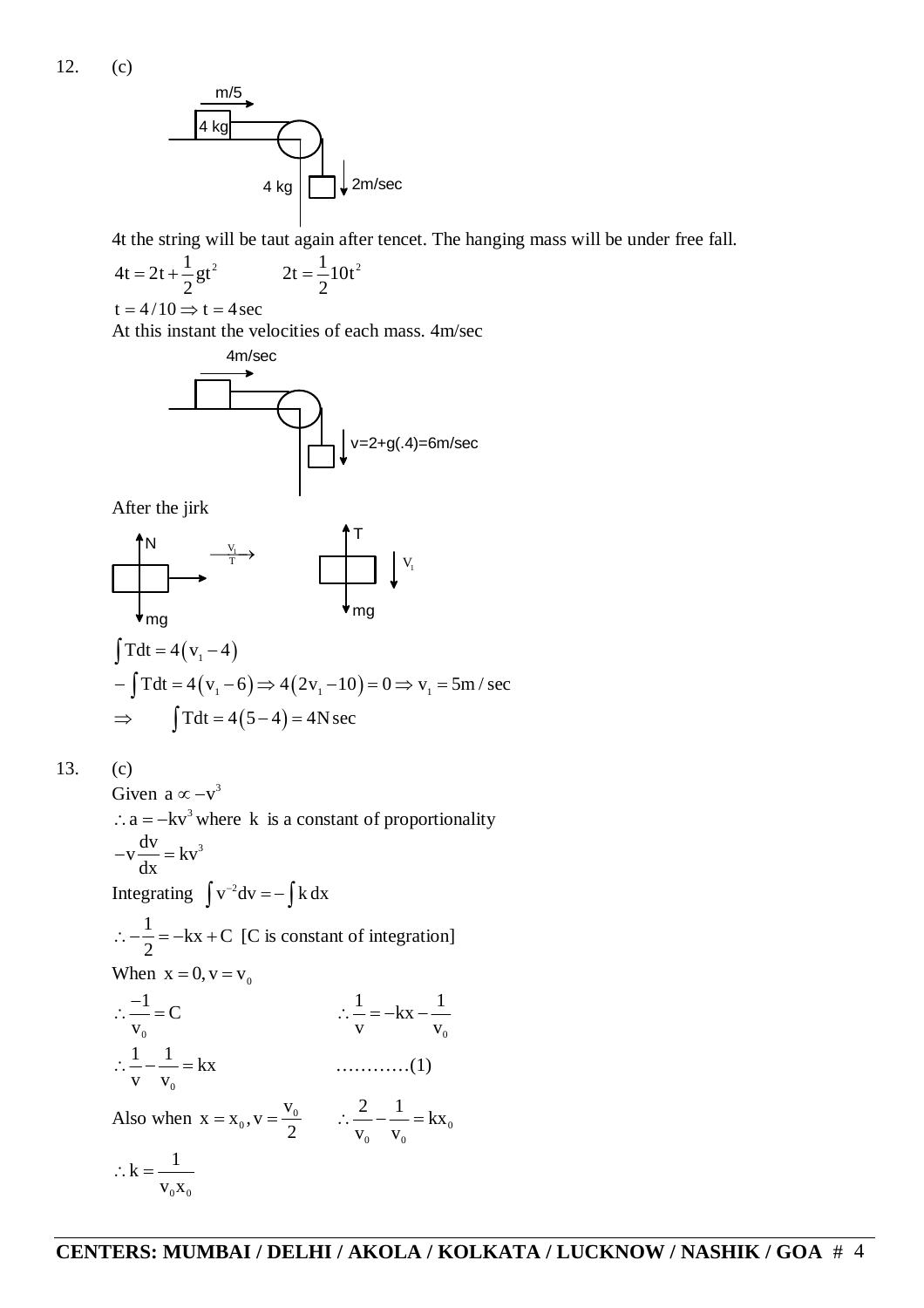From (1), we get 
$$
v = \frac{v_0}{1 + \frac{x}{x_0}}
$$
  
When  $x = 3x_0$   $v = \frac{v_0}{4}$ 

14. (a)

In acceleration motion slope  $\frac{ds}{dt}$ dt increases whereas for retarded motion it decreases.

## 15. (c)

Using vector form of kinematic equation  $-h = uT - \frac{1}{2}gT^2$ 2  $-h = uT - \frac{1}{2}$ 

$$
T = \frac{v + \sqrt{2gh}}{g} = \frac{v}{g} \left[ 1 + \sqrt{1 + \frac{2gh}{v^2}} \right]
$$

16. (a)



Since the mass is same therefore the length of the plank should be twice the range  $2R = 2 \times \frac{u^2 \sin 2\theta}{2} = 40\sqrt{3}m$ g  $\ell = 2R = 2 \times \frac{u^2 \sin 2\theta}{u^2} = 4$ 

17. (a)

$$
-1500 = -100t - \frac{1}{2} \times 10t^2
$$
  
\n
$$
\Rightarrow \frac{t^2}{2} + 10t - 150 = 0 \Rightarrow t = \frac{-20 \pm 40}{2}
$$
  
\nSo, t = 10sec. i.e., horizontal distance =  $\frac{500}{3} \times \frac{4}{5} \times 10 = \frac{4000}{3}$  m

$$
18. \qquad (a)
$$

$$
T_{AC} = 2 \sec.
$$
  
So, 
$$
\frac{2u \sin \theta}{g} = 2 \Rightarrow u \sin \theta = g = 10 \text{ m/s}
$$
  
  

$$
\theta = \frac{u}{h}
$$
  
  
Now  $y = u_y t + \frac{1}{2} a_y t^2 \Rightarrow -h = u \sin \theta \times 3 - \frac{1}{2} g \times 3^2$   

$$
\Rightarrow -h = 10 \times 3 - \frac{1}{2} \times 10 \times 9 \Rightarrow -h = 30 - 45
$$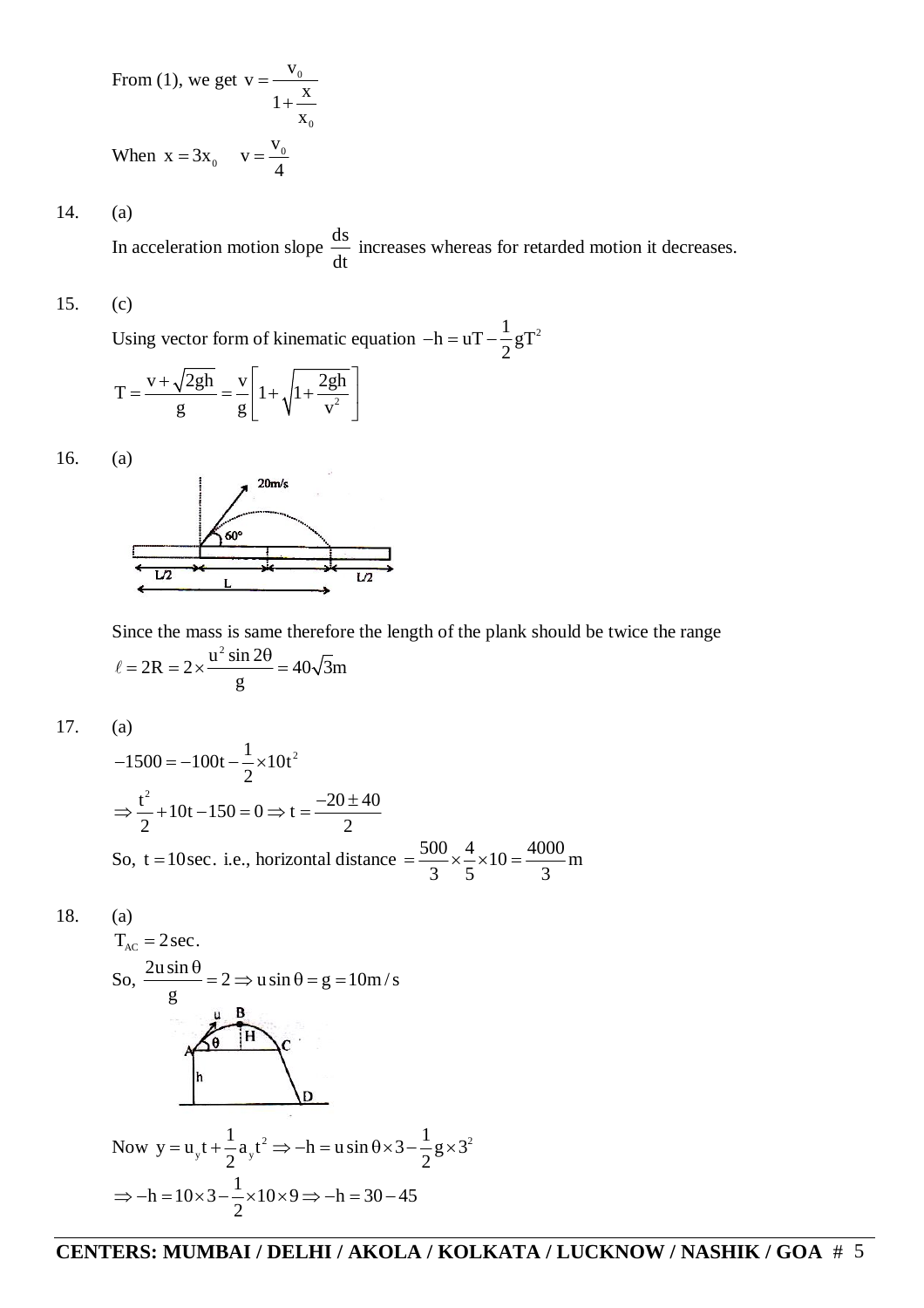$$
19. \qquad (b)
$$

 $m =$  mass of the block Applying Newton's Law on the block in vertical direction  $T + N - mg = ma$  ......... (1)  $T = 300 N$  (given reading of spring balance)

 $N = 500 N$  (given reading of W.M.)

a = 
$$
10 \text{ m/s}^2
$$
  
\nm =  $\frac{T+N}{g+a}$  =  $\frac{500+300}{20}$ m = 40kg

20. (b)

F.B.D. of man and plateform



21. (a)

The F.B.D. of block A and B are



From constraint, the acceleration of A & B are '2a' and 'a' respectively. Applying Newton's second law to blocks A and B, we we get

$$
4g - T = 4(2a) \qquad \qquad \dots \dots \text{ (i)}
$$
  
2T - 5g = 5(a) \qquad \qquad \dots \dots \text{ (ii)}

Solving we get acceleration of A and B as  $\frac{2g}{f}$ 7

Downward,  $\frac{g}{\pi}$ 7 upward respectively



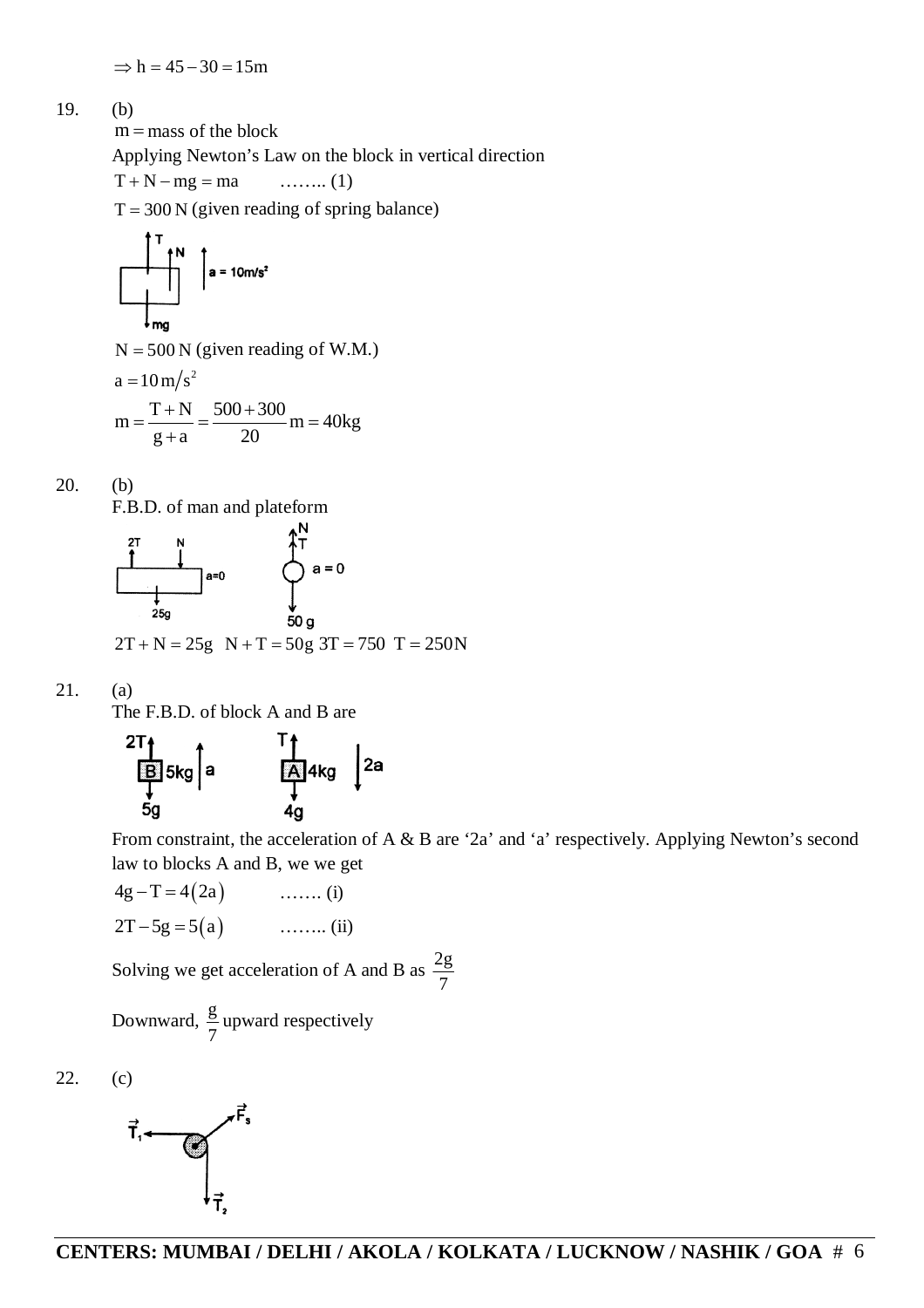The F.B.D. of pulley is as shown Let  $T_1, T_2$  $\overline{\phantom{a}}\overline{\phantom{a}}$ and  $F_s$  $\stackrel{\sim}{\longrightarrow}$ be the forces Exerted by the horizontal string, vertical String by the support on the massless pulley Respectively. Then  $T_1 + T_2 + F_s = 0$  $\rightarrow$   $\rightarrow$   $\rightarrow$ or  $|F_s| = |T_1 + T_2| = 2\sqrt{2}$  mg  $\rightarrow$   $\rightarrow$   $\rightarrow$  $|\cdot$  Tension in each string is  $|T_1| = |T_2| = 2mg$  $\rightarrow$   $\rightarrow$  $\ddot{\cdot}$  $2\sqrt{2}$  mg

23. (a)

24. (d)



So net friction on man is  $= 15 - 15 = 0$  N.

$$
25. (A,C)
$$

26. Time depends only on y-direction ( perpendicular to river flow) velocity which is same for all the four

27.

$$
f_{\max} = \frac{(A)}{mg/2} \frac{a}{m} \rightarrow 2T
$$
  

$$
f_{\max} = \frac{mg/2}{m} \frac{1}{m} \rightarrow T
$$

Suppose only block (A) and (C) move

$$
2T - \frac{mg}{2} = ma
$$
  
2mg - T = 2m . 2a  
.................  
3.5mg = 9 ma  

$$
a = \frac{7}{18} g & 2a = \frac{7}{9} g
$$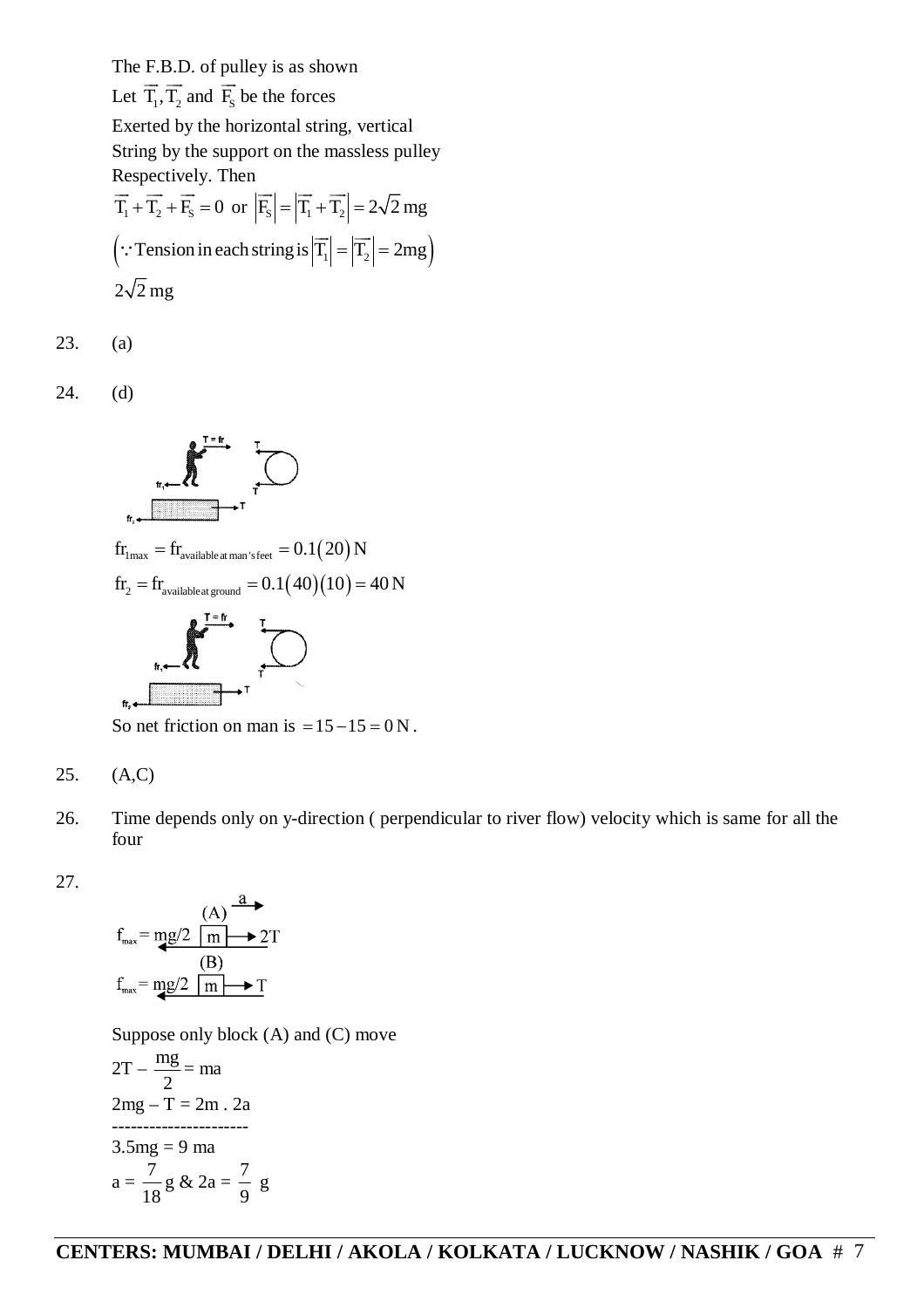$$
T=2mg-2m\ .\ \frac{7g}{9}=\frac{4}{9}\ mg<\frac{mg}{2}\,]
$$

- 28. (A,C,D)
- 29. (C,D) direction of friction does not change friction is constant.
- 30. (a, c, d)

As there is no friction between the ball and the groove so there will be no centripetal force i.e., No net force on the ball towards the center hence the ball moves in radially outward direction w.r.t disc

31. (b, c, d)



Due to the impact only horizontal component of velocity gets affected so total time of flight remains the same

$$
t_{(OA)} + t_{(AO)} = T
$$
  
\n
$$
\frac{c}{\sqrt{gh} \cos \alpha} + \frac{c}{e\sqrt{gh} \cos \alpha} = \frac{2\sqrt{gh} \sin \alpha}{g}
$$
  
\n
$$
\frac{c}{\sqrt{gh} \cos \alpha} \left(1 + \frac{1}{e}\right) = \frac{2\sqrt{gh} \sin \alpha}{g}
$$
  
\n
$$
1 + \frac{1}{e} = \frac{h \sin 2\alpha}{c}
$$
  
\n
$$
\frac{1}{e} = \frac{h \sin 2\alpha - c}{c}
$$
  
\n
$$
e = \frac{c}{h \sin 2\alpha - c}
$$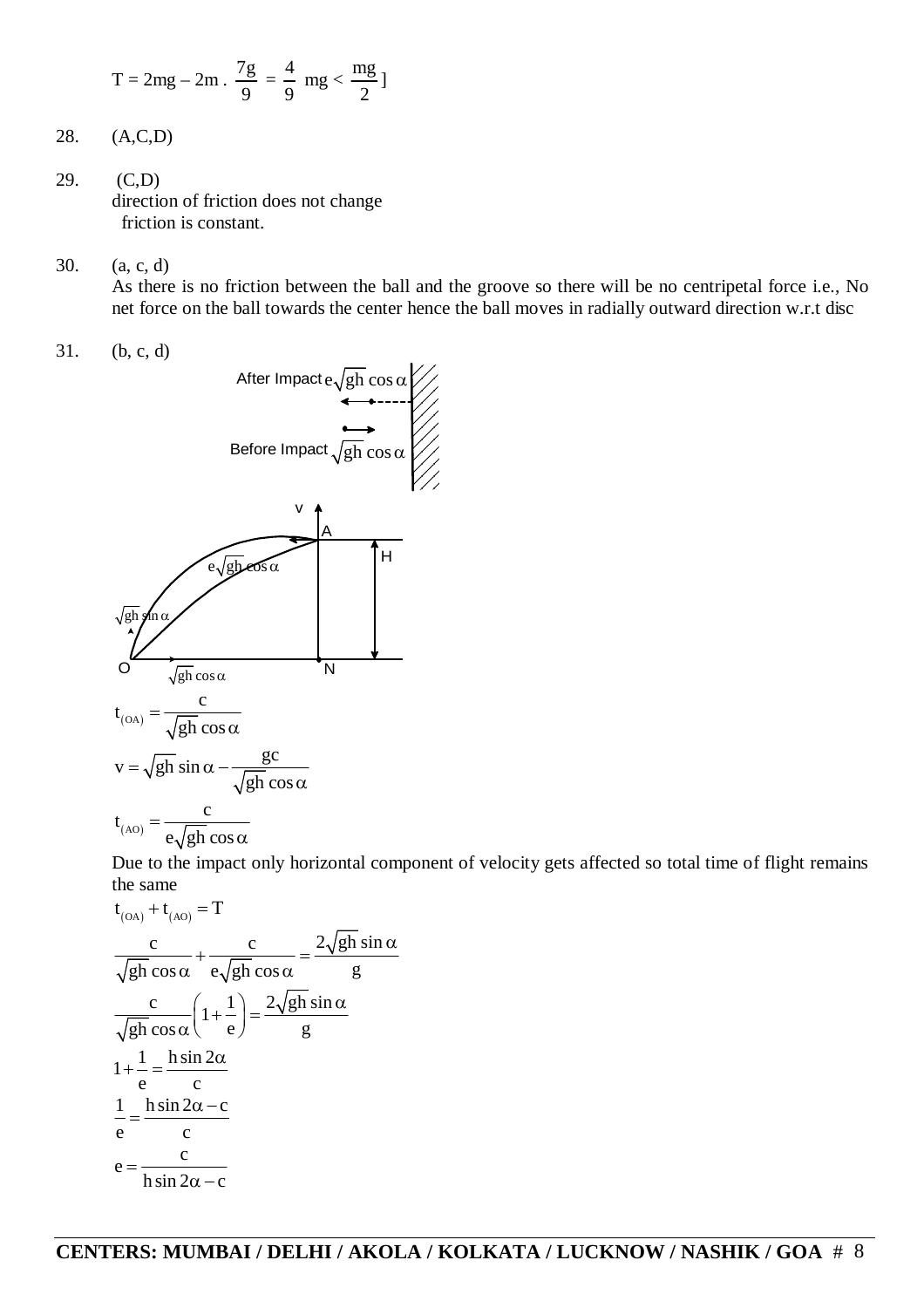32. (a, b, c)  
\n
$$
\frac{1}{2}mu^{2} + mga(1 - \cos \theta) = \frac{1}{2}mv^{2}
$$
\n
$$
S = \frac{1}{2}mv^{2}
$$
\n
$$
S = \frac{1}{2}mv^{2}
$$
\n
$$
S = \frac{mv^{2}}{a}
$$
\n
$$
S = \frac{mv^{2}}{a}
$$
\n
$$
S = \frac{mv^{2}}{a}
$$
\n
$$
\frac{1}{2}m\left(\sqrt{\frac{ag}{2}}\right)^{2} + mga(1 - \cos \theta) = \frac{1}{2}(mg a \cos \theta)
$$
\n
$$
\frac{mg}{4} + mga - mga \cos \theta = \frac{mga \cos \theta}{2}
$$
\n
$$
\frac{5mga}{4} = \frac{3}{2}mga \cos \theta
$$
\n
$$
\cos \theta = \frac{5}{6}
$$
\n
$$
\theta = \cos^{-1}(5/6)
$$
\n
$$
h = a(1 - \cos \theta) = a\left(1 - \frac{5}{6}\right) = \frac{a}{6}
$$

33. (a, c, d)

$$
\frac{a_1}{\sqrt{m_1}} = \frac{kx}{m_2} \qquad \frac{a_2}{\sqrt{m_1}} = \frac{F - kx}{m_1}
$$
\n
$$
a_{rel} = (a_2 - a_1) = \frac{vdv}{dx}
$$
\n
$$
\left(\frac{F - kx}{m_1}\right) - \left(\frac{kx}{m_2}\right) = v\frac{dv}{dx}
$$
\n
$$
\frac{F - kx}{m_1} \left[\frac{1}{m_1} + \frac{1}{m_2}\right] = \frac{v dv}{dx}
$$
\n
$$
\int_0^x \left[\frac{F}{m_1} - kx \left(\frac{1}{m_1} + \frac{1}{m_2}\right)\right] dx = \int_0^0 v dv
$$

At maximum compression or maximum extension relative velocity should become zero.

1

$$
\Rightarrow \frac{Fx}{m_1} - \frac{kx^2}{2} \left[ \frac{1}{m_1} + \frac{1}{m_2} \right] = 0
$$
  
\n
$$
\Rightarrow \qquad x = 0 \quad \text{or} \qquad x = \frac{F/m_1}{\frac{K}{2} \left[ \frac{1}{m_1} + \frac{1}{m_2} \right]}
$$
  
\n
$$
\Rightarrow \qquad x = \frac{2m_2F}{K(m_1 + m_2)}
$$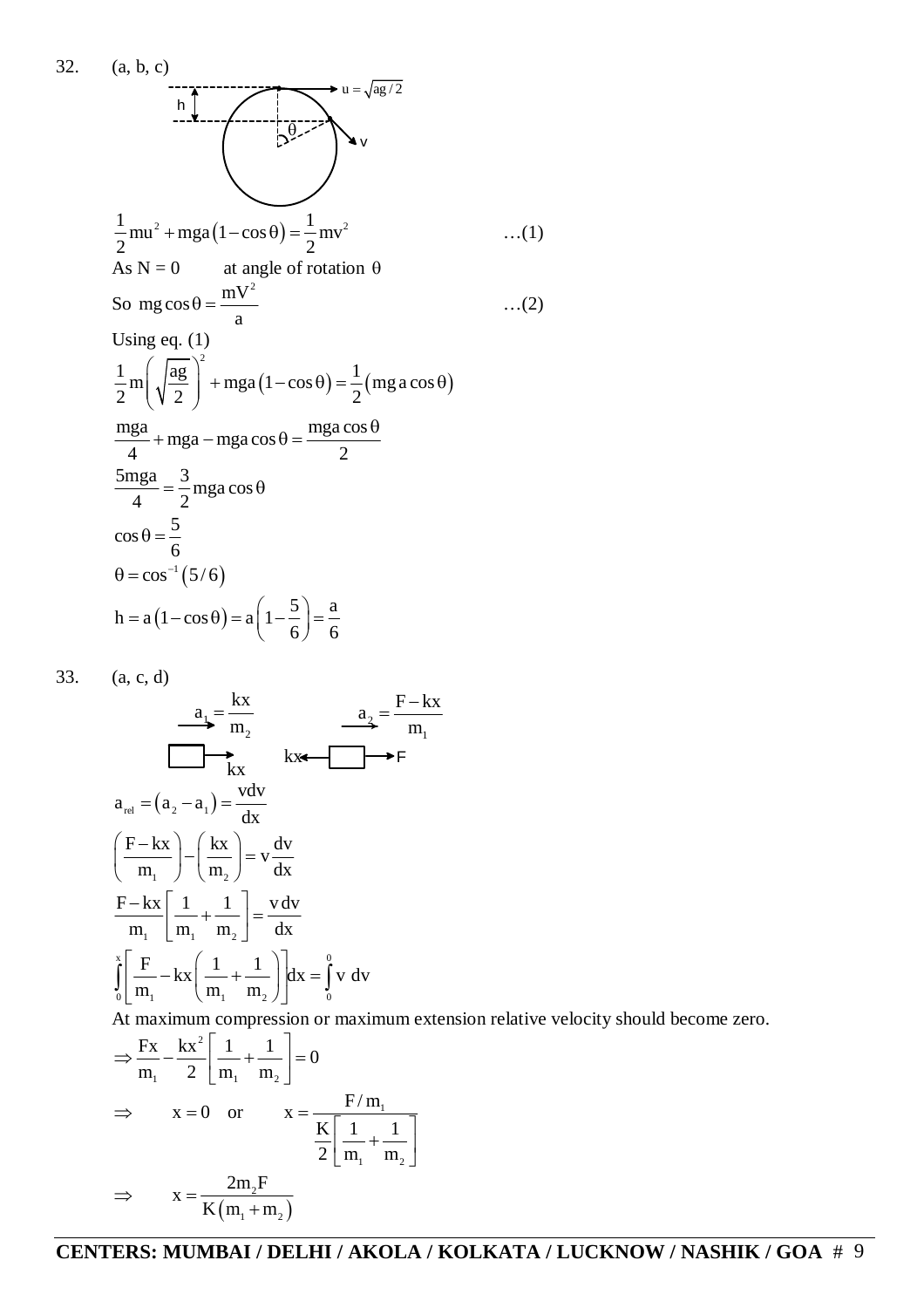When  $m_1 = m_2 = m$  then  $x_{max} = F/K$ Compression the spring will be zero.

34. (a, d)  $x = 2t^3 - 33t^2 + 180t + 2$  $v = \frac{dx}{dt} = 6t^2 - 66t + 180$  $=\frac{dA}{dt}$  = 6t<sup>2</sup> – 66t + 1

dt 2  $a = \frac{d^2x}{dt^2} = 12t - 66$ dt  $=\frac{d^{2}A}{dt^{2}}=12t-6$ Direction changes when  $v = 0$  $\Rightarrow$  t = 5, t = 6 Minimum speed is when it is zero i.e.  $t = 5 \& t = 6$ Retarded means velocity is opposite of acceleration i.e.  $v \times a < 0 \Rightarrow 0 < t < 5$  &  $5.5 < t < 6$ 

35. (a, c, d)

time distance left  
\n
$$
t = 0
$$
  $x_0$   
\n $t = T$   $x_0/2$   
\n $t = 2T \rightarrow x_0/2^2$   
\n $t = nT \rightarrow \frac{x_0}{(2)^n} = \frac{x_0}{(2)^{t/T}} = x_0(2)^{-t/T} = x_0(2)^{-t}$   
\n(: $T = 1s$ )  
\n $\therefore$  Distance travelled in time  
\n $t = x = x_0 - x_0(2)^{-t} = x_0(1 - 2^{-t})$   
\n $v = \frac{dx}{dt} = x_0 2^{-t} \Rightarrow a = \frac{dv}{dt} = -x_0 2^{-t}$   
\n $|a| = x_0 2^{-t}$ .

36. (a, c, d)

Slope of displacement-time curve gives velocity.

- (a) During OA slope is + ve but decreasing hence velocity is positive and acceleration is negative.
- (c) During BC slope is –ve and going to zero hence velocity is –ve but acceleration is +ve.
- (d) During DE slope is +ve and increasing hence velocity is +ve and increasing  $\cdot \cdot$  +ve acceleration

$$
37. \qquad (b, c)
$$

Initial velocity of particle in vector from can be written as

 $\overrightarrow{v_p}$  =  $v \cos \theta \hat{i} + v \sin \theta \hat{j}$ ………….(1) Velocity of particle at any time t will be: velocity of particle at any time<br> $\overrightarrow{v}_Q = v \cos \theta \hat{i} + (v \sin \theta - gt) \hat{j}$ …………..(2) Given that  $\overrightarrow{v_n} \perp \overrightarrow{v_0}$  $\rightarrow$   $\rightarrow$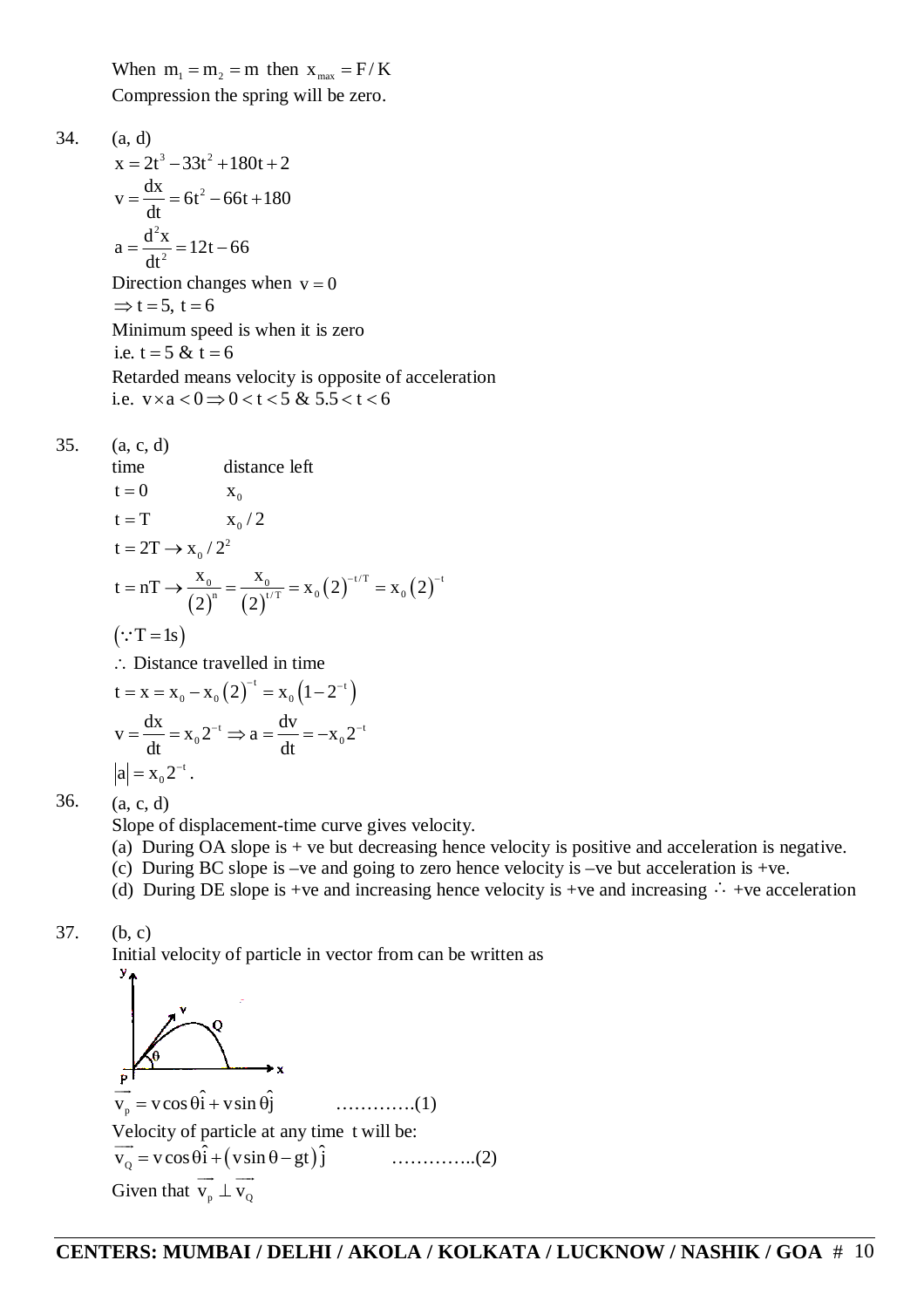$$
\therefore \overrightarrow{v_p} \cdot \overrightarrow{v_q} = 0
$$
  
Or  $v^2 \cos^2 \theta + v^2 \sin^2 \theta - v \sin \theta gt = 0$   
Or  $v^2 = v \sin \theta gt$  or  $t = \frac{v}{g} \cos \theta$   
Substituting this value of t in Eq. (2) we get:  

$$
\overrightarrow{v_q} = v \cos \theta \hat{i} + \left(v \sin \theta - \frac{v}{\sin \theta}\right) \hat{j}
$$
  
Or 
$$
|\overrightarrow{v_q}| = \sqrt{v^2 \cos^2 \theta + v^2 \sin^2 \theta + \frac{v^2}{\sin^2 \theta} - 2v^2}
$$

$$
= v \cot \theta
$$

38. (a, c)

At highest point angle between  $\vec{a}$  and  $\vec{v}$  is 90<sup>°</sup>. Hence, total acceleration is only normal or radial acceleration.



At point of projection component of acceleration (= g) along velocity vector is  $-g\cos(90^\circ - \theta)$  or  $-g\sin\theta$ .

$$
39. \qquad (b,c)
$$

40. (a,c)

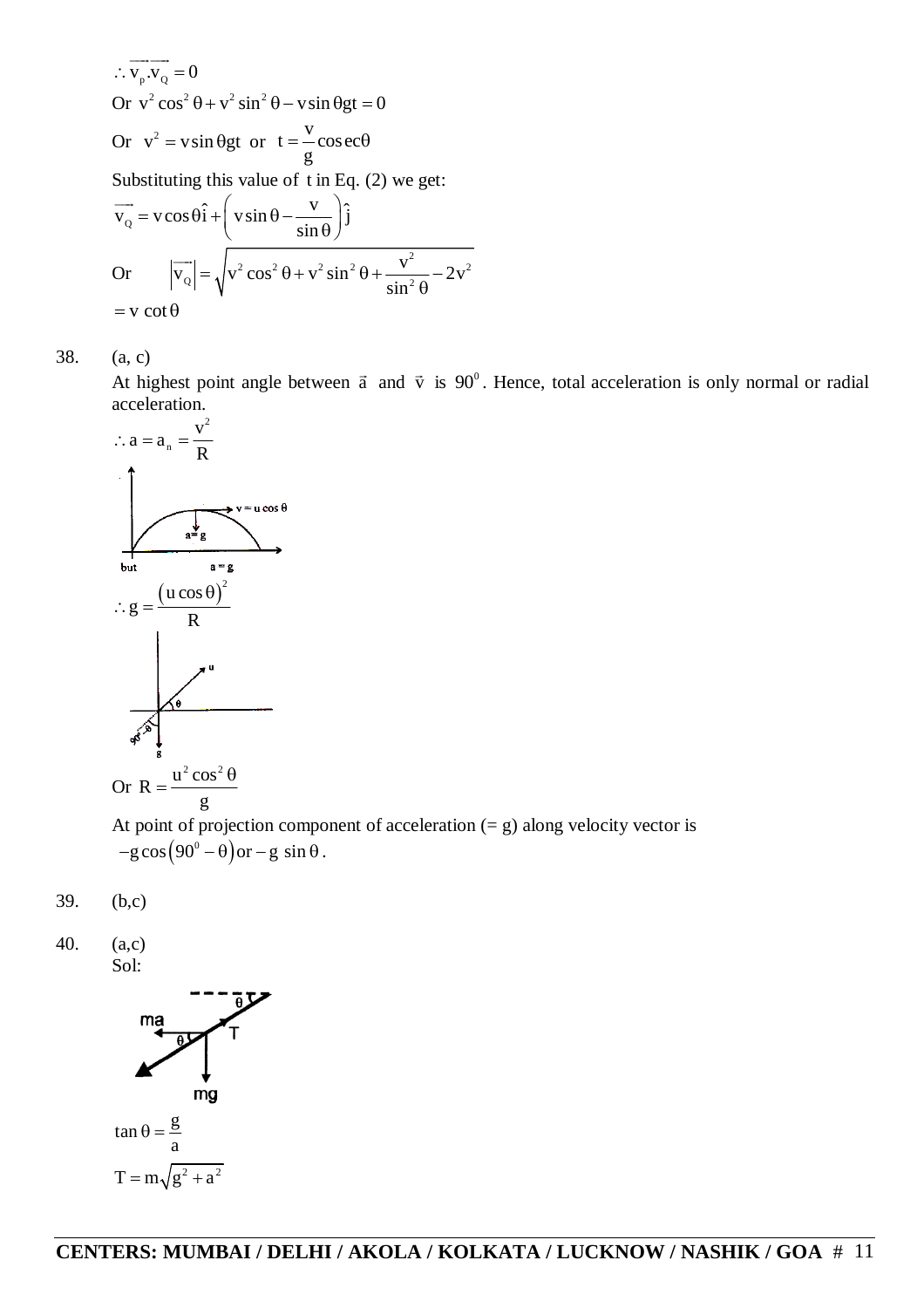41. (b,d)

Since the apparent weight is increasing, hence acceleration of the lift should be upwards. This is possible in case of (b) and (d)

42. (a,b,c,d)

There is no horizontal force on block A, therefore it does not move in x-directing, whereas there is net downward forve  $(mg - N)$  is acting on it, making its acceleration along negative y-direction. Block B moves downward as well as in negative x-direction. Downward acceleration of A and B will be equal due to constrain, thus w.r.t. B, A moves in positive x-direction.



Due to the component of normal exerted by C on B, it moves in negative x-direction

## 43. (a,d)

Maximum value of friction force between 4m and inclined plane

 $= \mu(4mg)\cos 45^\circ$ 

$$
=\frac{1}{\sqrt{2}}(4mg)\frac{1}{\sqrt{2}}=2mg
$$

Here pulling force

 $F<sub>p</sub> = 4mg \cos 45 - mg$ 

$$
= (2\sqrt{2} - 1) \text{mg} < 2 \text{mg}
$$

Block will not move

∴Acceleration of 4m block

$$
= 0, T = mg
$$

 $\therefore$  frictional force on 4m block

$$
= (2\sqrt{2} - 1)mg
$$

$$
44. \qquad (b,c)
$$

 $f_{\text{max}} = 20 \times 0.4 \times 10 = 80N$ For equilibrium Minimum value of  $m \Rightarrow m(10) = 100 - 80 \Rightarrow m = 2kg$ Maximum value of  $m \Rightarrow m(10) = 100 + 80 \Rightarrow m = 18kg$ 

So, (B) and (c) are correct

45. (CD) 46. (BD) 47. (D) 48. (BC) 49. (AB)

50. (a), 51. (b), 52. (a) Slope of  $V_{y}$  versus t graph is  $-g$ 1  $g = \frac{-10}{1}$ t  $\therefore -g = -$ 

As displacement along y-axis is zero  $k = -V_y = -10$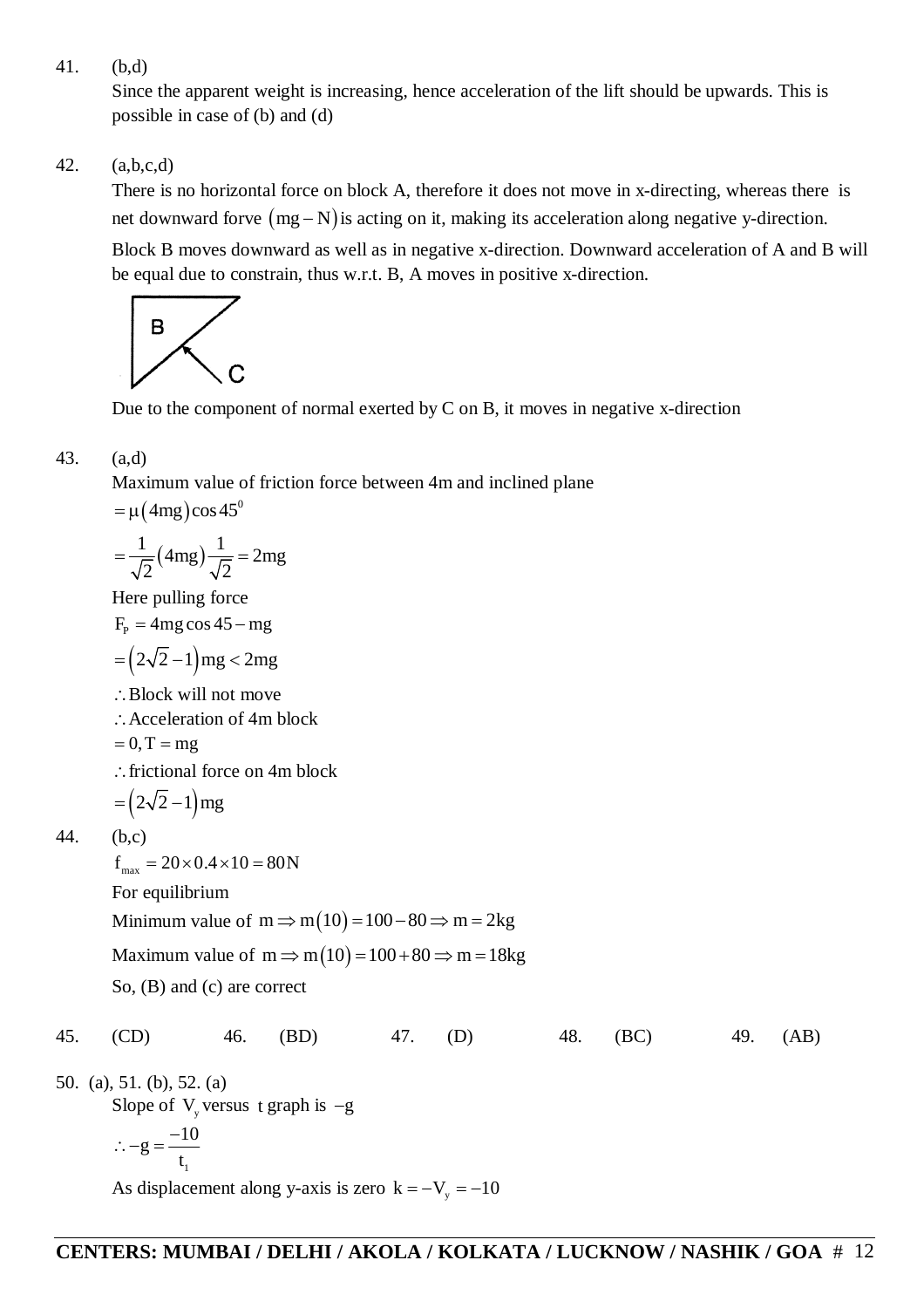$$
\tan \alpha = \frac{u_y}{u_x} = 1
$$

53. (D) 54. (D)

55. T = 5mg  
\n
$$
a = \frac{5mg - mg}{m} = 4g
$$
\n
$$
T' = 2T = 10mg
$$
\n
$$
a_r = \frac{10mg - mg}{m} = 9g
$$
\n
$$
a_{rp} = 9g - (-2g) = 11g
$$
\n
$$
a_{20} = \frac{5mg - mg}{m}
$$

56. Let 
$$
a = A - Bt
$$
  
\nAt  $t = 0$ ,  $\frac{dv}{dt} = a = \tan 37^\circ = 3/4$   
\n $\Rightarrow A = \frac{3}{4}$   
\nAgain,  $t = 3 \text{ sec, } a = 0$   
\n $\Rightarrow \frac{3}{4} - B \times 3 = 0 \Rightarrow B = \frac{1}{4}$   
\nSo  $a = \frac{3}{4} - \frac{1}{4}t$   
\n $\int_{10}^{0} dv = \int_{0}^{t} \frac{(3-t)}{4} dt$   
\n $t = 10$ 

57. [6]

 $f \ge mg \sin \theta + mr \omega^2$  $\mu$  mg cos  $\theta \ge$  mg sin  $\theta$  + mr  $\omega^2$ or  $\mu \geq \tan \theta +$  $^{2}$ r  $\omega$ 



a

T

58. (2)



If the block moves down by x, then the spring is extended by 2x as the string connecting the spring is in extensible. Using energy conservation principle,

$$
0 + \max + 0 = \frac{1}{2} m v^2 + \frac{1}{2} K (2x)^2 + 0
$$

The extension in the spring will be maximum when the block comes to rest momentarily. i.e.,  $v = 0$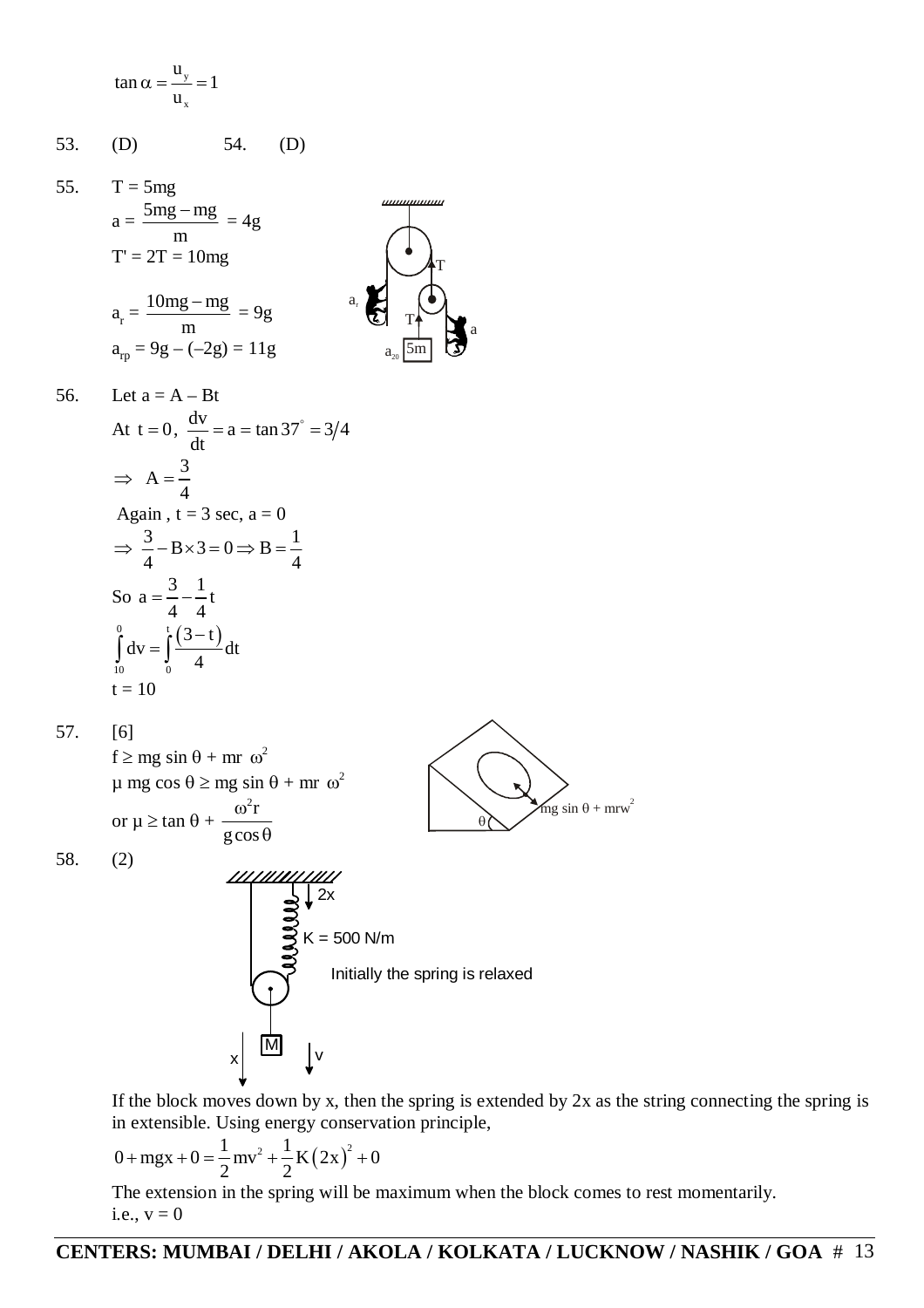$(2x)^{2}$  $\text{mgx} = 0 + \frac{1}{2} \text{k} (2 \text{x})^2$ 2  $= 0 + \frac{1}{2}$  $2mgx = k4x^2$  $mg = 2kx \implies x = mg / 2k$ Maximum extension in spring  $\Rightarrow$  2x =  $\frac{mg}{1}$  = 2cm  $\Rightarrow$  2x =  $\frac{mg}{1}$  = 2

59. (5)

If M remains stationary



k

60. (5)



Using energy conservation,

$$
m_A \left( \ell - \sqrt{\ell^2 - x^2} \right) + 0 + m_C g x = \frac{1}{2} m_A v_A^2 + \frac{1}{2} m_B v_B^2 + \frac{1}{2} m_C v_C^2
$$
  

$$
200 g \left( \frac{10 - \sqrt{100 - 36}}{1008} \right) + 10096 = \frac{1}{2} 200 (138 \beta)^2 + \frac{1}{2} 100 \left( \frac{138 \beta}{100} \right)^2
$$